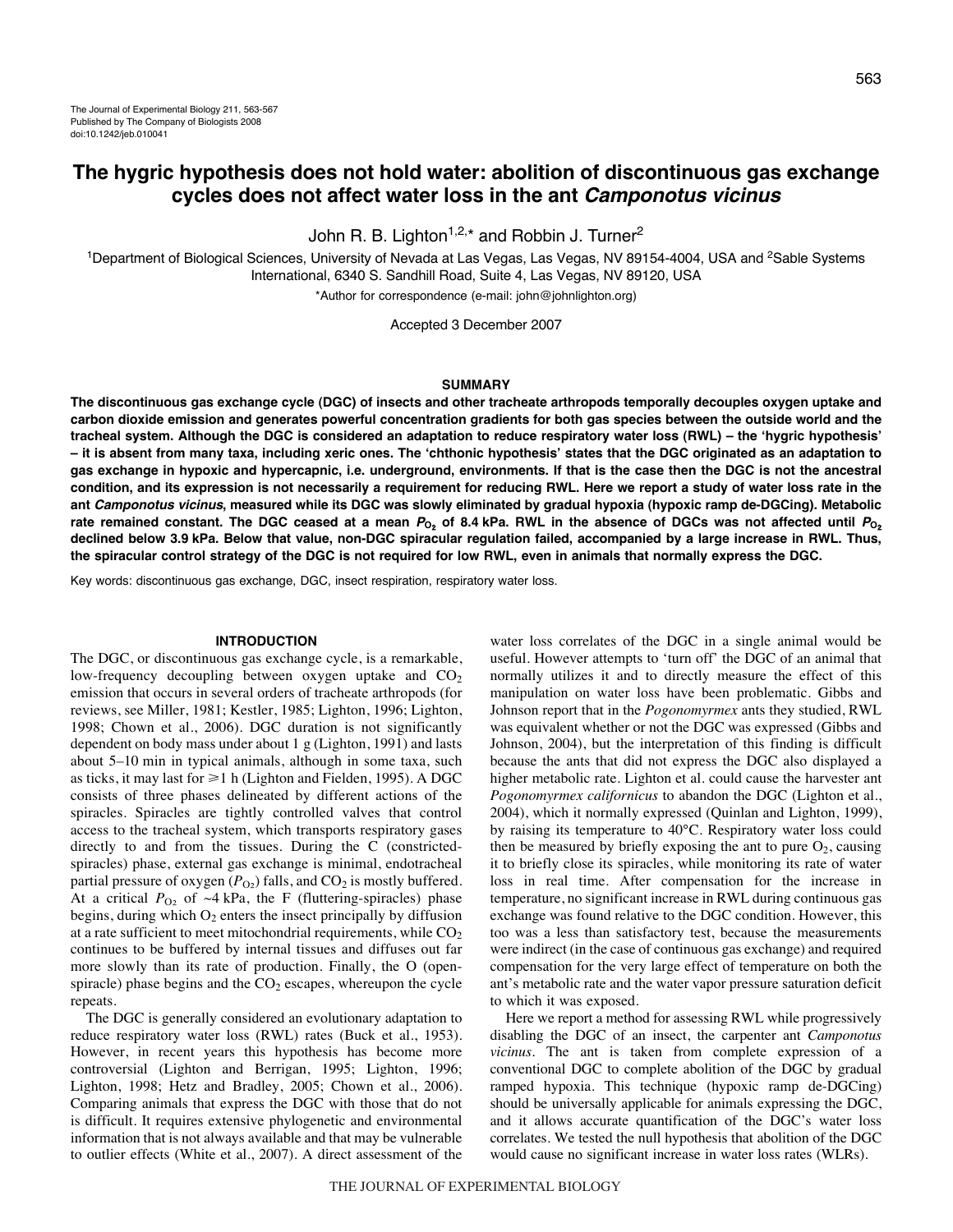## **MATERIALS AND METHODS**

## **Animals**

We collected *Camponotus vicinus* Mayr ants from dead tree stumps at Mount Potosi, Clark County, NV, USA in the Boreal fall. The ants were kept at ambient temperatures (26±2°C) and an ambient L/D cycle in shallow polyethylene containers and were given water and 20% w/v sucrose solution *ad libitum*. They were used within two weeks of capture and remained in apparently good condition for at least a further two months. We used exclusively female alates (the winged reproductive caste) for these experiments.

#### **Respirometry**

We created a gradual hypoxic ramp by mixing air and nitrogen, using two Tylan FC-260 mass flow control valves driven by an MFC-4 gas mixing unit [Sable Systems International (SSI), Las vegas, NV, USA]. The MFC-4 was programmed to generate a gradual downward ramp of 19 to 1.5 kPa  $P_{O_2}$  at the local barometric pressure over a time-span of 90 min. This was achieved by progressively bleeding nitrogen into a dry, CO<sub>2</sub>-scrubbed airstream while maintaining a constant total flow rate of  $100 \text{ ml min}^{-1}$ . Simultaneously, the  $CO<sub>2</sub>$  production of the ant was measured with an SSI TR-2 respirometry system, with WLR measured using a SSI RH-100 water vapor analyzer. The  $P_{\text{O}_2}$  in the airstream was continuously checked using a SSI FC-1b  $O_2$  analyzer. The system was automatically baselined at the beginning and end of each recording, which typically lasted  $\sim$ 3.5 h. Ant activity was monitored using a SSI AD-2 optical activity detector. Data were acquired at 1 Hz with digital filtration using a SSI UI-2 16-bit A/D converter and SSI ExpeData software. Ants were weighed to 0.01 mg at the beginning and end of each run using a Mettler AG245 balance.

Conversion of the recorded data from  $p.p.m. CO<sub>2</sub>$  and kPa water vapor pressure to  $\mu$ l h<sup>-1</sup> CO<sub>2</sub> production and mg h<sup>-1</sup> water loss, and response correction to correct washout kinetics (Bartholomew et al., 1981) were carried out under batch macro control in ExpeData as described elsewhere (Lighton and Turner, 2004). The  $CO<sub>2</sub>$ ,  $O<sub>2</sub>$ and water vapor traces were lag-corrected into synchrony, and, within each trace, each DGC was analyzed to yield data on (C+F) phase duration,  $CO<sub>2</sub>$  emission and WLRs plus the equivalent data for the O phase, together with mean kPa  $P_{\text{O}_2}$  during each complete DGC. From these data, an ExpeData spreadsheet macro calculated data on DGC frequency, plus overall DGC  $CO<sub>2</sub>$  production and WLRs.

### **Statistics**

All means are accompanied by sample numbers (*N*) and standard deviations (s.d.). Means were compared using analysis of variance (ANOVA). Significance was set at *P*<0.05. Regression analysis was by least squares, with axis transformation where noted, with significance testing by ANOVA. Statistical tests were carried out with ExpeData's RudeStat facility, the algorithms of which have been validated against Systat IV.

## **RESULTS**

Results are reported for 17 *Camponotus vicinus* female alates. A typical hypoxic ramp is shown in Fig. 1. The descriptive statistics are summarized in Table 1. All animals reacted to the hypoxic ramp in a similar way. A steady increase in the time interval between DGCs was apparent as the hypoxia progressed. Finally, below  $\sim$ 8.4 kPa  $P_{\text{O}_2}$ , the DGC was completely abolished and gas exchange became continuous. As hypoxia progressed, a critical point was reached at  $\sim$ 3.9 kPa  $P_{O_2}$  at which spiracular control was lost and RWL increased rapidly. At that stage the ant became active, showing escape behavior. Finally, after  $P_{\text{O}_2}$  declined below  $\sim$ 2.3 kPa, the ant's spiracles opened fully and WLR reached a high plateau level. The ant rapidly restored spiracular control when oxygen levels were restored to normal. However, only one ant expressed the DGC again during the approximately 30 min of normoxic recovery at the end of each run.

Rate of  $CO<sub>2</sub>$  emission in normoxia did not scale significantly with body mass over the relatively narrow 65–80 mg body mass range of the alate ants (log-transformed axes; *F*1,15=1.97, *P*>0.1) and was identical to the value predicted for an arthropod of the same mean mass at  $26^{\circ}$ C [0.020 ml h<sup>-1</sup> assuming respiratory quotient (RQ)=1] (Lighton et al., 2001). Curiously, a later allometric equation by Chown et al. (Chown et al., 2007) overestimates the rate of  $CO_2$  uptake  $(\dot{V}_{CO_2})$  of *C. vicinus* by twofold. To analyze the effects of  $P_{\text{O}_2}$  on rate of  $\text{CO}_2$  emission and water loss, the DGC data were pooled by  $P_{O_2}$  in 1 kPa bins over the range 9-19 kPa. Oxygen partial pressure over the range 19–9 kPa did not affect  $CO_2$  production rate during the period when the ant expressed the DGC  $(r^2=0.01, F_{1,9}=0.09, P=0.4)$ .



Fig. 1. The effect of gradual hypoxia on an alate Camponotus vicinus ant, mass 79.5 mg. Baselines for  $H<sub>2</sub>O$  and  $CO<sub>2</sub>$  are equal to zero and are denoted by ʻb'. As hypoxia progresses, the interval between O phases (sharp upward spikes) increases until the discontinuous gas exchange cycle (DGC) ceases altogether below  $\sim$ 8 kPa  $P_{\text{O}_2}$ . Rate of  $CO<sub>2</sub>$  production ( $\dot{V}_{CO_2}$ ) is the innermost of the two left-hand axis scales.

THE JOURNAL OF EXPERIMENTAL BIOLOGY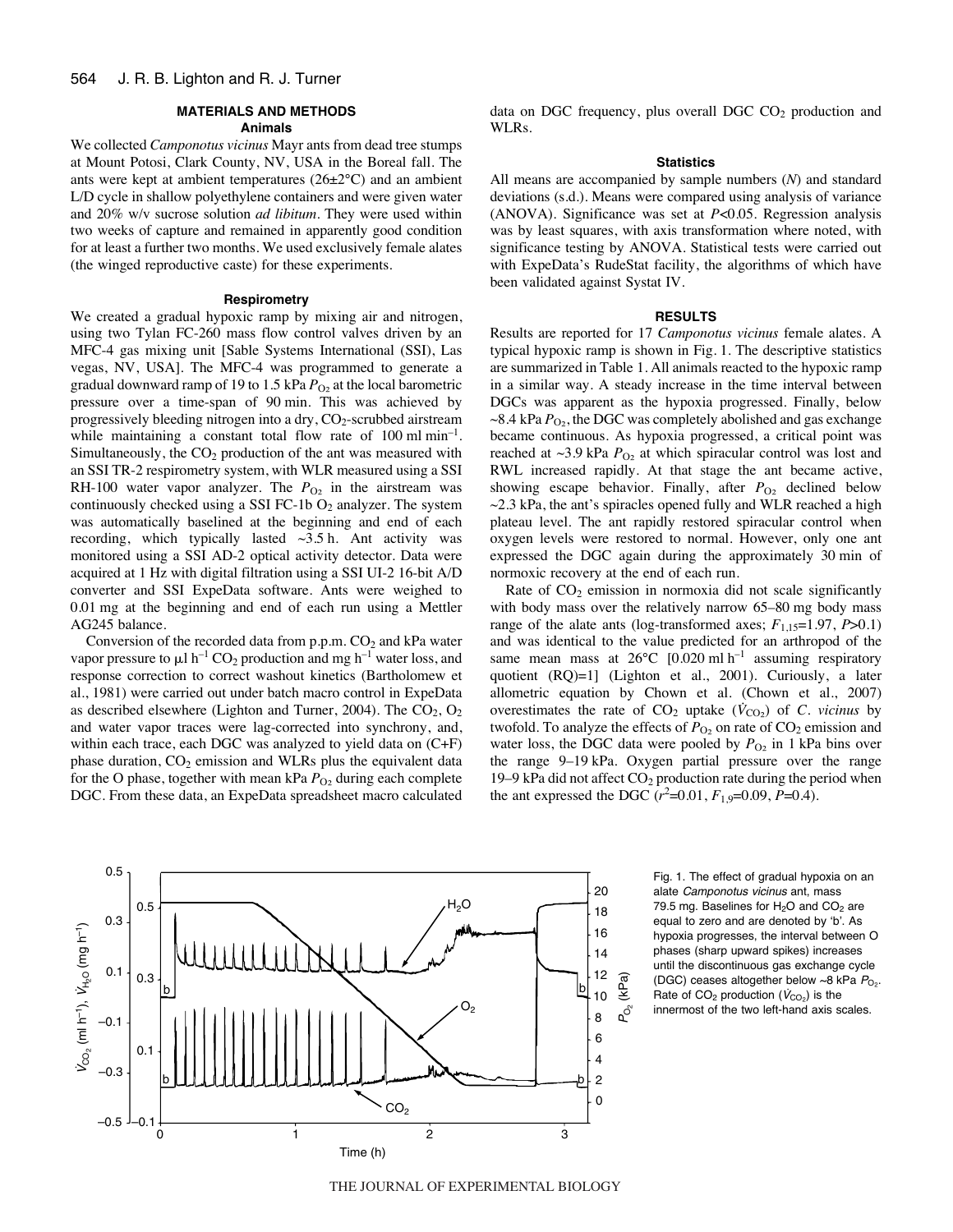Table 1. Effects of graded hypoxia in Camponotus vicinus

| Body mass               | 73.31±6.77 mg                          |
|-------------------------|----------------------------------------|
| Total $V_{CO2}$         | $0.0196 \pm 0.0027$ ml h <sup>-1</sup> |
| <b>Total WLR</b>        | $0.593 \pm 0.160$ mg h <sup>-1</sup>   |
| C+F phase WLR           | $0.525 \pm 0.149$ mg h <sup>-1</sup>   |
| DGC cut-off             | 8.44±1.05 kPa O <sub>2</sub>           |
| WLR at cut-off          | $0.548 \pm 0.133$ mg h <sup>-1</sup>   |
| WLR at 6.5 kPa          | $0.559 \pm 0.157$ mg h <sup>-1</sup>   |
| WLR at 5.5 kPa          | $0.609 \pm 0.160$ mg h <sup>-1</sup>   |
| Critical kPa            | 3.89±0.61 kPa O <sub>2</sub>           |
| <b>WLR</b> critical kPa | 0.785 $\pm$ 198 mg h <sup>-1</sup>     |
| Plateau start kPa       | 2.30±0.37 kPa O <sub>2</sub>           |
| WLR plateau kPa         | 1.485±0.228 mg h <sup>-1</sup>         |
|                         |                                        |

The table shows the rate of  $CO<sub>2</sub>$  production (total  $\dot{V}_{CO<sub>2</sub>}$ ), water loss rate (total WLR) and WLR during the (C+F) phases, during the time the discontinuous gas exchange cycle (DGC) was expressed (see text); the WLR measured immediately after the last DGC; the WLR measured at successively lower oxygen partial pressures  $(P<sub>O<sub>2</sub></sub>s)$  (6.5 and 5.5 kPa); the  $P_{O_2}$  at which spiracular control begins to break down and WLR starts to increase (critical kPa  $O_2$ ); and the  $P_{O_2}$  at which WLR reaches a high, plateau level, corresponding to a complete breakdown of spiracular control. All measurements were made at 26±2°C. Means and standard deviations are shown. N=17 female alate Camponotus vicinus on all rows.

As previously shown (Lighton and Garrigan, 1995), hypoxia caused spiracular area to increase during the F phase to compensate for the reduced  $O_2$  gradient across the spiracles, causing more  $CO_2$ to emerge during the  $F$  phase (Fig. 2) and thus delaying the hypercapnic triggering of the O phase, causing DGC frequency to fall (Fig. 3). If the respiratory exchange ratio (RER) during the  $F$ phase is estimated by assuming an RQ of 1.0, and thus a steadystate rate of  $O_2$  consumption equal to the rate of  $CO_2$  production, the RER increases from a reasonable F phase value of 0.22 in normoxia [see Lighton (Lighton, 1998) for a discussion on RER during the F phase] to 0.66 below 9 kPa  $P_{\text{O}_2}$ . Also as previously reported (Lighton and Garrigan, 1995), WLRs during the O phase of the DGC increased slightly but significantly as  $P_{O_2}$  dropped (*r*2 =0.782, *F*1,9=32.25, *P*=0.0003). An increase in exposed tracheolar area as  $P_{O_2}$  fell may have caused this effect, which had a low slope of only  $-0.00968$  mg h<sup>-1</sup> kPa<sup>-1</sup>. O phase duration was not affected by hypoxia (*F*1,9=0.007, *P*=0.4). Peak WLR during the highest 10 s of the last five O phases prior to loss of the DGC was only  $70.0\pm7.9\%$  of peak steady-state WLR below 2.3 kPa (which presumably corresponds to maximal spiracular area). However, comparing these rates is problematic because of the dynamic nature of WLR during the O phase and the resulting 'blunting' effect of analyzer response time and water vapor adsorption to tubing, which cannot be completely eliminated by response correction.

Given that the rate of  $CO<sub>2</sub>$  emission increased during the F phase (but not over the entire DGC) during hypoxia, it is reasonable to expect a similar increase in whole-DGC rate of water loss. It is noteworthy that this did not occur; indeed, the opposite occurred. As  $P_{\text{O}_2}$  declined from 19 to 9 kPa, the WLR measured over the entire DGC cycle  $(C+F+O)$  actually declined significantly (Fig. 4; and see Discussion). Within individual DGCs, in the water vapor traces no distinction between the C and F phases was discernible, although the C and F phases were clearly distinguished in the  $CO<sub>2</sub>$ traces (Fig. 1). We therefore conclude that the vast majority of the water loss measured during C and F phases, and thus during the entire DGC with its brief O phases (Fig. 4), was cuticular in origin (see also Lighton and Garrigan, 1995).

To assay the effect on RWL of completely eliminating the DGC, which ended below 8.4 kPa on average, the overall WLR was



Fig. 2. The effect of hypoxia on the rate of  $CO_2$  production ( $\dot{V}_{CO_2}$ ) in the F phase of the discontinuous gas exchange cycle (DGC) in Camponotus vicinus. As oxygen partial pressure  $(P_{O_2})$  declines, spiracular area increases to compensate for the reduced trans-spiracular  $O<sub>2</sub>$  concentration gradient, elevating  $CO<sub>2</sub>$  output in the F phase as a byproduct. Consequently, the time taken to reach the hypercapnic threshold for the next O phase is increased, reducing DGC frequency (see Fig. 3).  $P_{O_2}$ explains 91% of the variance in F phase  $V_{CO_2}$  ( $F_{1,9}=90.1$ ,  $P<10^{-5}$ ). Overall  $V_{\text{CO}_2}$  of the entire DGC remains constant across  $P_{\text{O}_2}$ s (see text). Error bars in this and subsequent graphs denote standard errors.



Fig. 3. The effect of hypoxia on the frequency of the discontinuous gas exchange cycle (DGC) in Camponotus vicinus. Hypoxia delays the initiation of the O phase (see Fig. 2), lowering DGC frequency. Partial pressure of  $O_2$  ( $P_{O_2}$ ) explains 94% of the variance in DGC frequency ( $F_{1,9}=150.4$ ,  $P<10^{-6}$ ).

averaged for 1 min around the 6.5 and 5.5 kPa  $O_2$  hypoxic ramp points, which are two and three standard deviations, respectively, below the DGC cut-off point (see Fig. 4). Gas exchange was continuous during these periods. Four data sets were then compared using ANOVA: (1) the mean WLR over the entire period during which the DGC was expressed for each ant; (2) the WLR averaged for 1 min immediately after the last DGC for each ant; and the abovementioned WLRs averaged at the  $(3)$  6.5 and  $(4)$  5.5 kPa  $O<sub>2</sub>$ hypoxic ramp points for each ant. No significant differences were found  $[F_{3,64}=0.53, P=0.34; grand mean=0.572\pm0.072$  mg h<sup>-1</sup>  $(s.e.m.)$ ] (see also Fig. 4).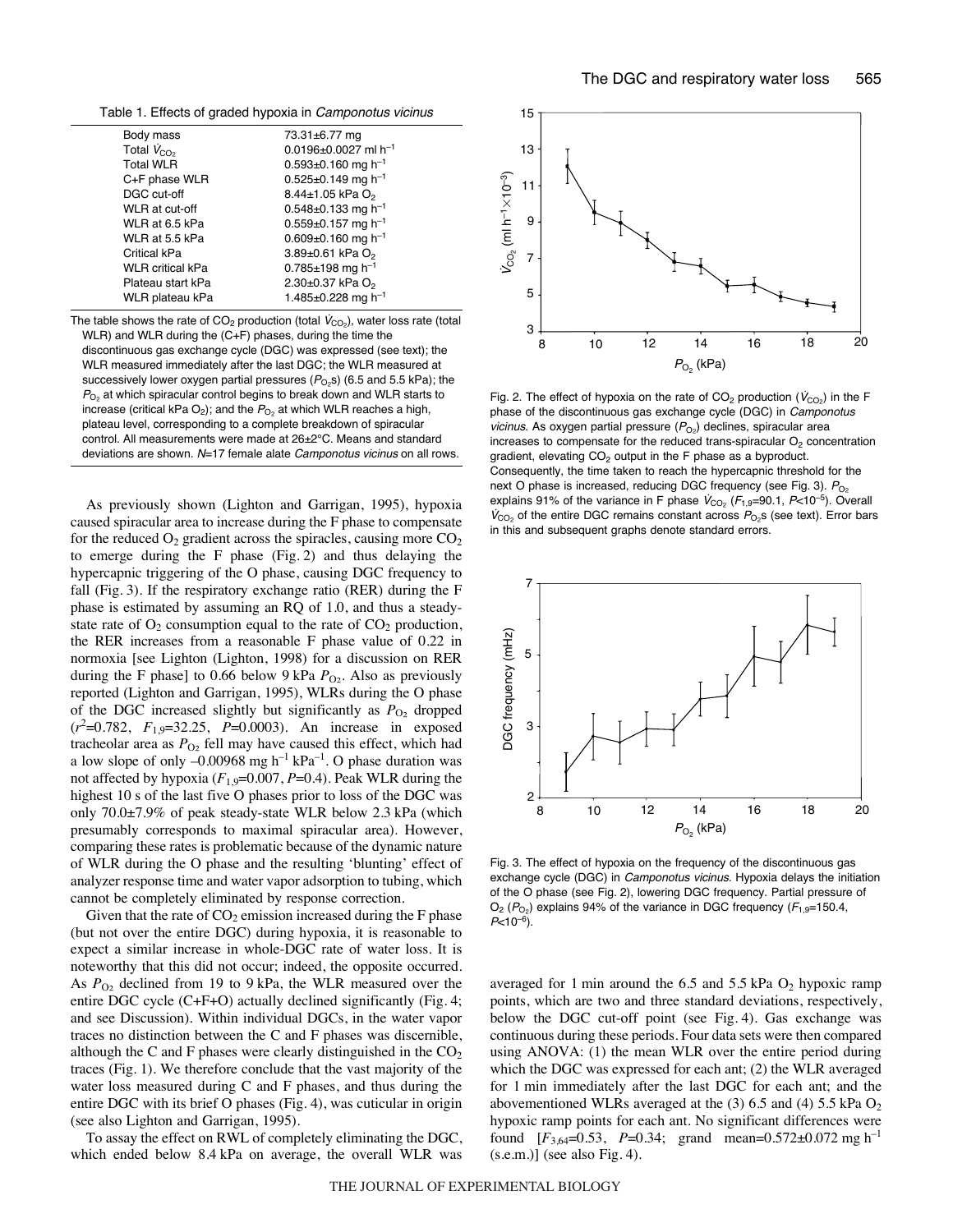

Fig. 4. The effect of hypoxia on water loss rate in the ant Camponotus vicinus. While the discontinuous gas exchange cycle (DGC) was expressed during the hypoxic ramp, overall water loss rate decreased significantly (see text);  $r^2 = 0.673$ ,  $F_{1,9} = 18.54$ ,  $P = 0.002$ . T = termination of the DGC at 8.44 kPa (Table 1). T-2s.d. = two standard deviations below the termination point. T–3s.d. = three standard deviations below the termination point. Hypoxia has no significant effect on water loss rate (WLR) over the indicated range, even when the DGC is not expressed (see text).

Thus, the null hypothesis that abolition of the DGC would cause no significant increase in WLRs was not disproved.

## **DISCUSSION**

At least in *Camponotus vicinus* alates, gradual abolition of the DGC did not impact overall WLRs. This statement should, however, be treated with a degree of caution. This is because total WLRs over each cycle of the whole DGC were measured, and these are a combination of cuticular and respiratory WLRs. Cuticular WLRs dominate overall WLRs in ants by a large margin [see Lighton et al. (Lighton et al., 2004) and references therein]. In addition, overall WLRs are not constant over time; after initial exposure to dry air, WLR stabilizes after a period of  $2-3$  h, prior to which insects lose water slightly more rapidly [see Lighton and Feener (Lighton and Feener, 1989) for a discussion of this effect and its possible causes].

A modest reduction in WLR during the course of a 3 h run was therefore to be expected, and did indeed occur, explaining the slight but significant decrease in WLR during the downward hypoxic ramp (Fig. 4). Thus, in our recordings, elapsed time (which is linear against  $P_{O_2}$ ) (see Fig. 1) rather than  $P_{O_2}$  was the dominant influence on overall WLR. However, this does not affect our findings because each DGC can be said to contain something approximating its own baseline for respiratory gas exchange. This is the C phase, during which very little (if any) respiratory gas exchange takes place. If *P*O2 affected respiratory WLR during the F phase, then an increasingly apparent disparity in WLR between the C and F phases of each DGC should have emerged as  $P_{O_2}$  declined. No such effect was apparent.

Spiracular control did, however, break down below  $\sim$ 3.9 kPa. After that point, RWL increased to a plateau nearly threefold higher than normal levels of cuticular plus respiratory water loss, even higher than peak values of WLR during the O phase (see Results and Fig.  $1$ ).

It is noteworthy that the breakdown of spiracular control over RWL commenced at an external  $P_{\text{O}_2}$  of ~3.9 kPa, close to the regulated level of endotracheal  $P_{O_2}$  in the F phase of the DGC, which is generally estimated to be  $3-5$  kPa (Levy and Schneiderman, 1966; Hetz and Bradley, 2005). At an external  $P_{O2}$  of 3.9 kPa, the  $O_2$  concentration gradient across the spiracles was evidently too weak to sustain the type of continuous gas exchange that minimizes RWL and, as a consequence, RWL increased suddenly, dramatically and unambiguously. It is reasonable to assume that at this point a change occurred from primarily diffusive to convective gas exchange, although we were unable to confirm this because the ants' escape behavior at that point overwhelmed any ventilation signals we might otherwise have measured with the activity detector. In any event, from the moment following the last O phase until spiracular control was finally lost, gas exchange was continuous but no significant change in total WLR was evident (Fig. 4). We consider it unlikely that cuticular permeability is a function of  $P_{\text{O}_2}$ , so we infer from this that RWL did not change significantly until spiracular control was lost. For more on the controversies regarding diffusion *vs* convection in the DGC, see Lighton (Lighton, 1996; Lighton, 1998) and Chown et al. (Chown et al., 2006).

Loss of the DGC should therefore not be confused with loss of stringent spiracular control and minimization of RWL. Strict spiracular control is obviously required to minimize RWL. There is no doubt that increasing an insect's spiracular conductance to extreme levels causes a large increase in RWL (Mellanby, 1935) (Fig. 1 below 3.9 kPa  $P_{\text{O}_2}$ ). However, it does not follow from this that selective pressure to reduce RWL through strict spiracular control necessarily points causation's arrow towards the DGC. Other strategies of spiracular control may be equally or more efficient, though at present they are under-explored and underunderstood. This is emphasized by the absence of the DGC among many xeric arthropods (Lighton, 1996; Lighton, 1998; Schilman et al., 2005; Schilman et al., 2007) and especially by its secondary loss in certain hyperxeric insects (Lighton and Berrigan, 1995). Gibbs and Johnson (Gibbs and Johnson, 2004) also found that expressing the DGC did not reduce RWL; however, they regarded this as disproof of the chthonic, not the hygric, hypothesis. As Chown et al. (Chown et al., 2006) explained, "*the actual hypothesis being tested (see Gibbs and Johnson, 2004) was the hygric hypothesis, not the chthonic hypothesis, because it was a test of the water-retention properties of the DGC under normoxic and acapnic conditions.*" It might be said that Gibbs and Johnson (Gibbs and Johnson, 2004) drove another nail into the hygric hypothesis' coffin without realizing at the time whose coffin it was.

Returning to the present investigation, it is reasonable to object that if the DGC was indeed an adaptation to increase the efficiency of gas exchange in hypoxia, then it is curious that severe hypoxia abolishes it (see also Lighton and Garrigan, 1995). However, this ignores the probable co-occurrence of both hypoxia and hypercapnia in chthonic environments. It is possible that hypercapnia is the primary driving force behind the evolution of the DGC, especially in an environment where pulsatile emission of  $CO<sub>2</sub>$  (which, after its release, will diffuse away from the animal in the inter-pulse interval) further aids in the establishment of a maximal trans-spiracular  $CO<sub>2</sub>$  concentration gradient. It is in any event unlikely that natural  $P_{\text{O}_2}$ s fall below 8 kPa in most underground environments, although more measurements are needed to ascertain whether or not this assertion is valid.

Evidence is steadily mounting that the evolutionary origin of the DGC may be only distantly related to selective pressures involving RWL. Rather, its origin may reflect the requirement for generating large, temporally decoupled concentration gradients to facilitate  $O<sub>2</sub>$ uptake and especially  $CO<sub>2</sub>$  emission in hypoxic and hypercapnic environments, i.e. the chthonic hypothesis (Lighton, 1996; Lighton, 1998; Chown et al., 2006). Other explanations are also possible